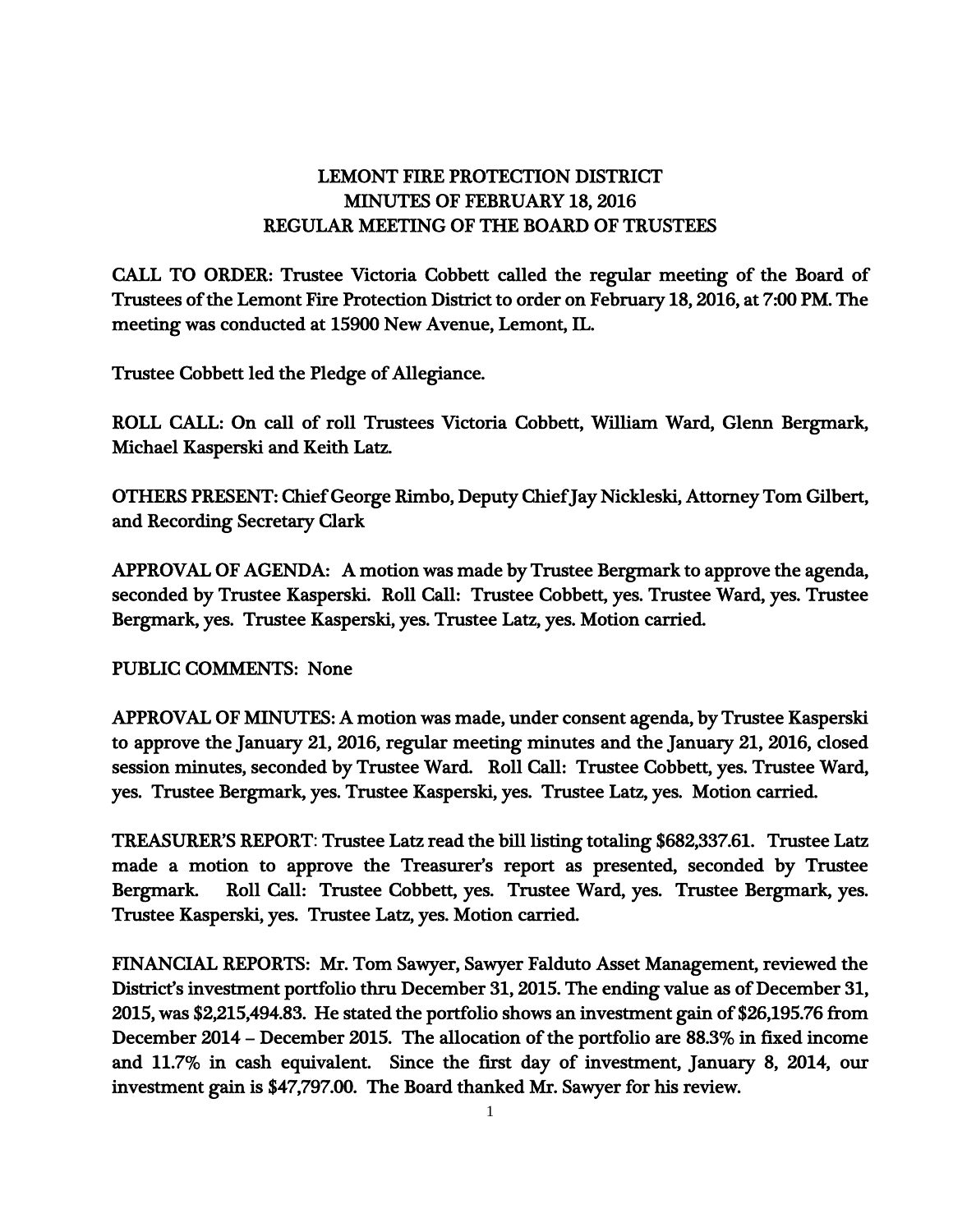## COMMUNICATIONS FROM THE BOARD: None

ATTORNEY REPORT: Attorney Gilbert updated the Board on an Illinois Supreme Court case on the Public Duty rule. The Supreme Court threw out the Public Duty rule, which basically states that those of us in public duty do not have a duty to those that we serve and are exempt from liability. He said that the impact to Fire District's is very minimal. It may cause an increase in liability insurance premiums. He stated Firefighters are still exempt from being responsible from ordinary negligence. The only time that they are legally responsible in rescuing someone is if they are guilty of willful and wanton conduct.

CHIEF'S REPORT: Deputy Chief Nickleski updated the Board on apparatus, training and the various meetings he attended since last meeting. He stated we responded to 308 calls in January which is a 15.3% increase over January, 2015. Deputy Chief Nickleski stated that employees logged in 1,275 hours of training for the month of January, this is a 55.4% increase. The increase is due to the rolling out of our new target training program. He informed the Board our chassis and cab are completed on the new ladder truck and we can expect delivery around mid-May.

Chief Rimbo commented on a fund raiser that our employees participated in during the Bears wrestling tournament for the Cappuano family. He congratulated all those that participated in raising \$1,500.00. Chief Rimbo stated our sprinkler project at Station 1 is almost completed. He informed the Board that he and Deputy Chief Nickleski have been making an effort to meet with the surrounding Chief's to see how we can help one another. Chief Rimbo stated as part of our Strategic Plan we have launched accounts on Twitter and Facebook putting out general Department information and safety tips. Trustee Latz asked the Chief if he is planning to place emergency information out to the public. Chief Rimbo stated that eventually, however, we will be going forward cautiously. Trustee Latz asked if we have talked to the Village regarding their Nixel program. Chief Rimbo stated that the Village has not been using that program recently. Deputy Chief Nickleski stated that the Village has a program called "Code Red" that sends out emergency notifications. Chief Rimbo stated we could add that link to our website. Trustee Latz asked Attorney Gilbert about securing photo releases from individuals prior to posting on Facebook or Twitter. Attorney Gilbert suggested that we look for a photo release template and begin to use it.

## OLD BUSINESS: None

NEW BUSINESS: A motion was made by Trustee Bergmark approving the Board of Fire Commissioners to proceed with their Firefighter and Promotional testing process this year, seconded by Trustee Kasperski. Roll Call: Trustee Cobbett, yes. Trustee Bergmark, yes. Trustee Kasperski, yes. Trustee Ward, yes. Trustee Latz, yes. Motion carried.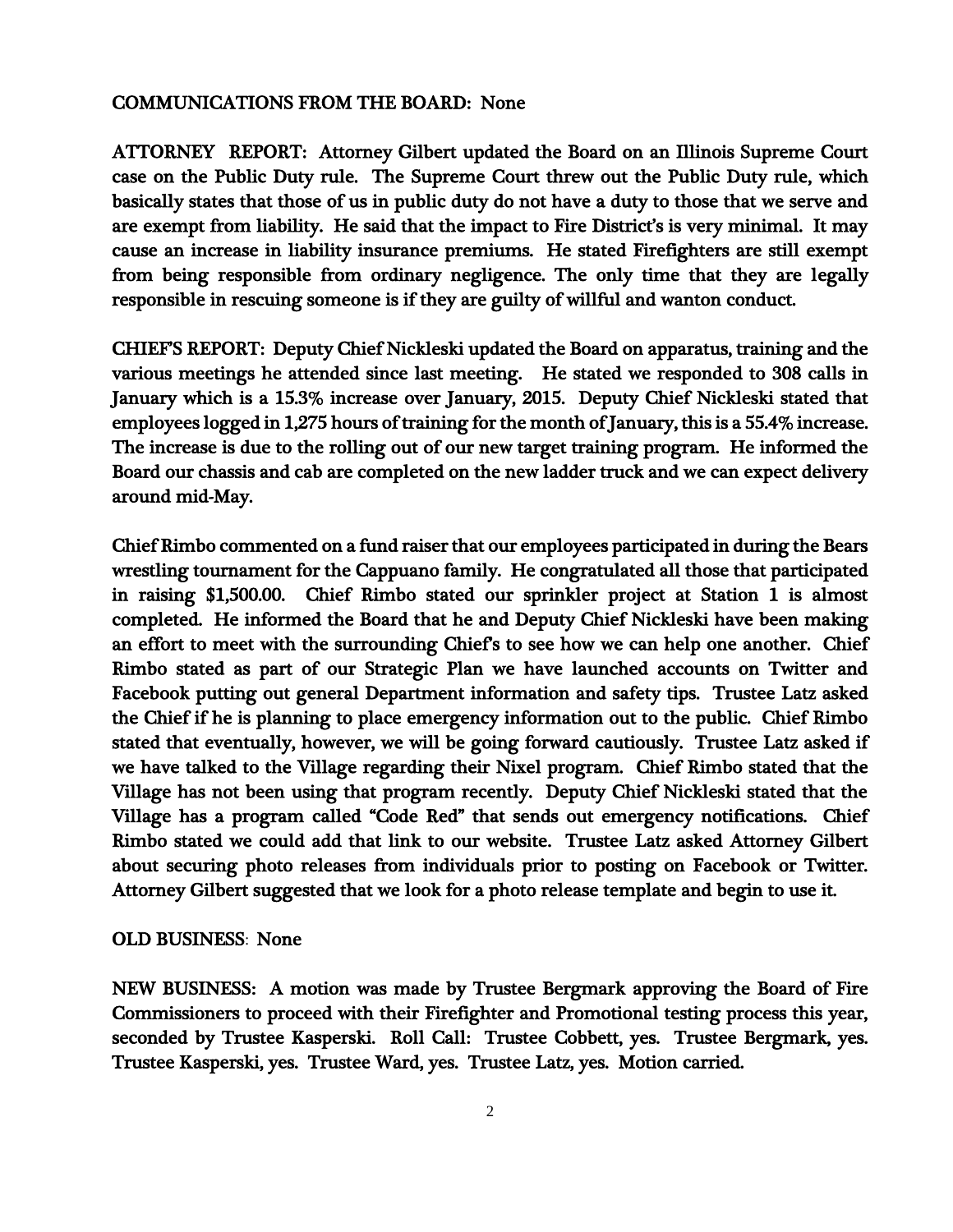A motion was made by Trustee Kasperski to approve the purchase of Zoll Monitor upgrades to accommodate high performance CPR, using IPRF grant monies, from Zoll Medical Corporation at a cost of \$15,120.00, seconded by Trustee Ward. Roll Call: Trustee Cobbett, yes. Trustee Bergmark, yes. Trustee Kasperski, yes. Trustee Ward, yes. Trustee Latz, yes. Motion carried.

Chief Rimbo explained the necessity for alterations to our fire alarm panel. He stated that some of the changes are a result of the installation of the sprinkler system, but the rest is to bring the panel into compliance with the same codes we ask the public to follow. A motion was made by Trustee Bergmark to approve alterations to Station 1 fire alarm panel by Cross Points Sales, Inc. at a cost of \$5,950.00, seconded by Trustee Kasperski. Roll Call: Trustee Cobbett, yes. Trustee Bergmark, yes. Trustee Kasperski, yes. Trustee Ward, yes. Trustee Latz, yes. Motion carried.

CLOSED SESSION: A motion was made by Trustee Ward to enter closed session at 7:45 PM to discuss probable or pending litigation, collective negotiations for one or more classes of employees, the appointment, employment, compensation, performance or dismissal of an employee and review closed session minutes, seconded by Trustee Latz. Roll Call: Trustee Cobbett, yes. Trustee Bergmark, yes. Trustee Kasperski, yes. Trustee Ward, yes. Trustee Latz, yes. Motion carried.

RETURN TO REGULAR MEETING: The regular meeting reconvened at 8:55 PM on a motion by Trustee Kasperski, seconded by Trustee Bergmark. Roll Call: Trustee Cobbett, yes. Trustee Bergmark, yes. Trustee Kasperski, yes. Trustee Ward, yes. Trustee Latz, yes. Motion carried.

ACTION ON CLOSED SESSION: A motion was made by Trustee Cobbett to release the following closed session minutes; September 15, 2011, November 8, 2012, June 20, 2013, February 20, 2014, January 10, 2015, special, January 15, 2015, May 21, 2015, and June 24, 2015, seconded by Trustee Kasperski.

## PUBLIC COMMENT: None

ADJOURNMENT: The meeting adjourned at 8:56 PM on a motion made by Trustee Cobbett, seconded by Trustee Ward. Roll Call: Trustee Cobbett, yes. Trustee Ward, yes. Trustee Bergmark, yes. Trustee Kasperski, yes. Trustee Latz, yes. Motion carried.

Approved as is / amended by the Board of Trustees on the \_\_\_\_\_ day of \_\_\_\_\_\_\_, 2016.

Victoria Cobbett, President

 $\overline{\phantom{a}}$